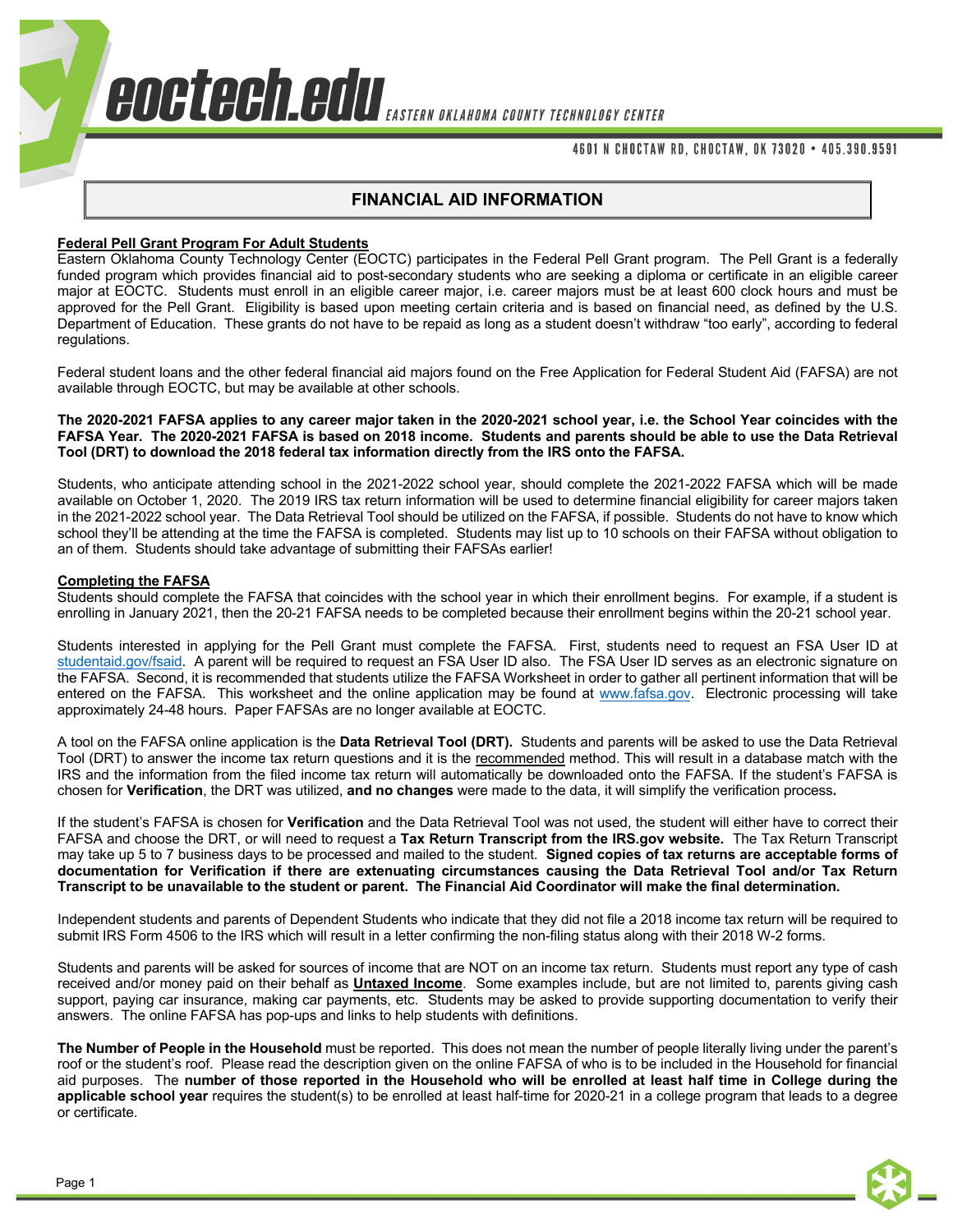### 4601 N CHOCTAW RD, CHOCTAW, OK 73020 • 405.390.9591

A student may indicate up to 10 different schools that they might be interested in attending which allows the student to complete their financial aid application before they have decided where they want to attend school. Each school that participates in federal financial aid career majors has a 6-digit federal school code. You may call any school and request their federal ID code from the Financial Aid Office, look them up on schools' websites, or look them up at www.fafsa.gov.

The schools that are listed on the FAFSA will automatically receive the processed application *electronically.* This does not obligate the student to those schools in any way; it's just a matter of convenience for the student. **The federal school code for EOCTC is 015861.**

Contact the Financial Aid Coordinator if you have more questions about the FAFSA or other financial aid issues. Contact a Student Services Advisor for information about the career majors and enrollment. Contact the Academic Center Assessment Assistant to make an appointment to take the assessment test (ACCUPLACER). Contact the Federal Student Aid Information Center at 1-800-433-3243 for general student aid information and for any technical issues with the online FAFSA. To inquire about the status of your FAFSA or to request a duplicate FAFSA, call 1-319-337-5665 or use your FSA User ID and go online at: www.fafsa.gov. Students may also go to www.studentaid.gov for more information about the financial aid process.

The Financial Aid section of this Student Handbook will include more detailed information regarding the Pell Grant program. Students may contact Student Services and request a copy or may view the Student Handbook online at www.eoctech.edu. Students should go to www.studentaid.gov which has a lot of very helpful information about the overall financial aid process.

## **Title IV Programs General Conditions Of Eligibility**

In general, a student is eligible to participate in Title IV programs, e.g. the Federal Pell Grant program, if the student:

- Is a regular student, by definition (see below);
- Is enrolled or accepted for enrollment in an eligible program that leads to a certificate or degree as a post-secondary student, after vocational assessment has occurred;
- High School Diploma:
	- o The student has a high school diploma; OR a
		- o Recognized Equivalent of a High School Diploma: The student has the recognized equivalent of a high school diploma, defined in the regulations at 34 CFR 600.2 as:
			- § A General Educational Development Certificate (GED);
				- A state certificate or transcript received by a student after the student passed a State-authorized examination, e.g., the High School Equivalency Test (HiSET), Test Assessing Secondary Completion (TASC), the California High School Proficiency Exam (CHSPE), or other State-authorized examination that the State recognizes as the equivalent of a high school diploma;
			- An academic transcript of a student who has successfully completed at least a two-year program that is acceptable for full credit toward a bachelor's degree; or
			- For a person who is seeking enrollment in an educational program that leads to at least an associate degree or its equivalent and who has not completed high school, but who excelled academically in high school, documentation that the student excelled academically in high school and has met the formalized, written policies of that postsecondary institution for admitting such students.
		- o Homeschool: The student has completed a secondary school education in a homeschool setting that is treated as a homeschool or private school under State law and has obtained a homeschool completion credential. If State law does not require a homeschool student to obtain a homeschool credential, the student has completed a secondary school education in a homeschool setting that qualifies as an exemption from compulsory school attendance requirements under State law.
- Is not simultaneously enrolled in an elementary or secondary school;
- Is a U. S. citizen, or U.S. national (which includes natives of American Samoa or Swain's Island);
- Is a U. S. permanent resident who has an I-151, I-551, or I-551C (Alien Registration Receipt Card);
- Is a citizen of the Freely Associated States: Federated States of Micronesia, the Republic of the Marshall Islands or the Republic of Palau to be eligible for the Federal Pell Grant;
- Is an "Eligible Non-Citizen", which is defined as an individual who can provide documentation from the United States Citizenship and Immigration Services (USCIS), in the Department of Homeland Security (DHS), that she/he is in the United States for other than a temporary purpose with the intention of becoming a citizen or permanent resident. An eligible non-citizen will have an Arrival-Departure Record (I-94) from the Bureau of Citizenship and Immigration Services showing one of the following designations: "Refuge", "Asylum Granted", Cuban-Haitian Entrant, Status Pending", or "Conditional Entrant (valid only if issued before April 1, 1980)". Note: (UCIS was formerly known as the U.S. Immigration and Naturalization Service);
- Have a valid Social Security Number, except students from the Republic of the Marshall Islands, the Federated States of Micronesia or the Republic of Palau;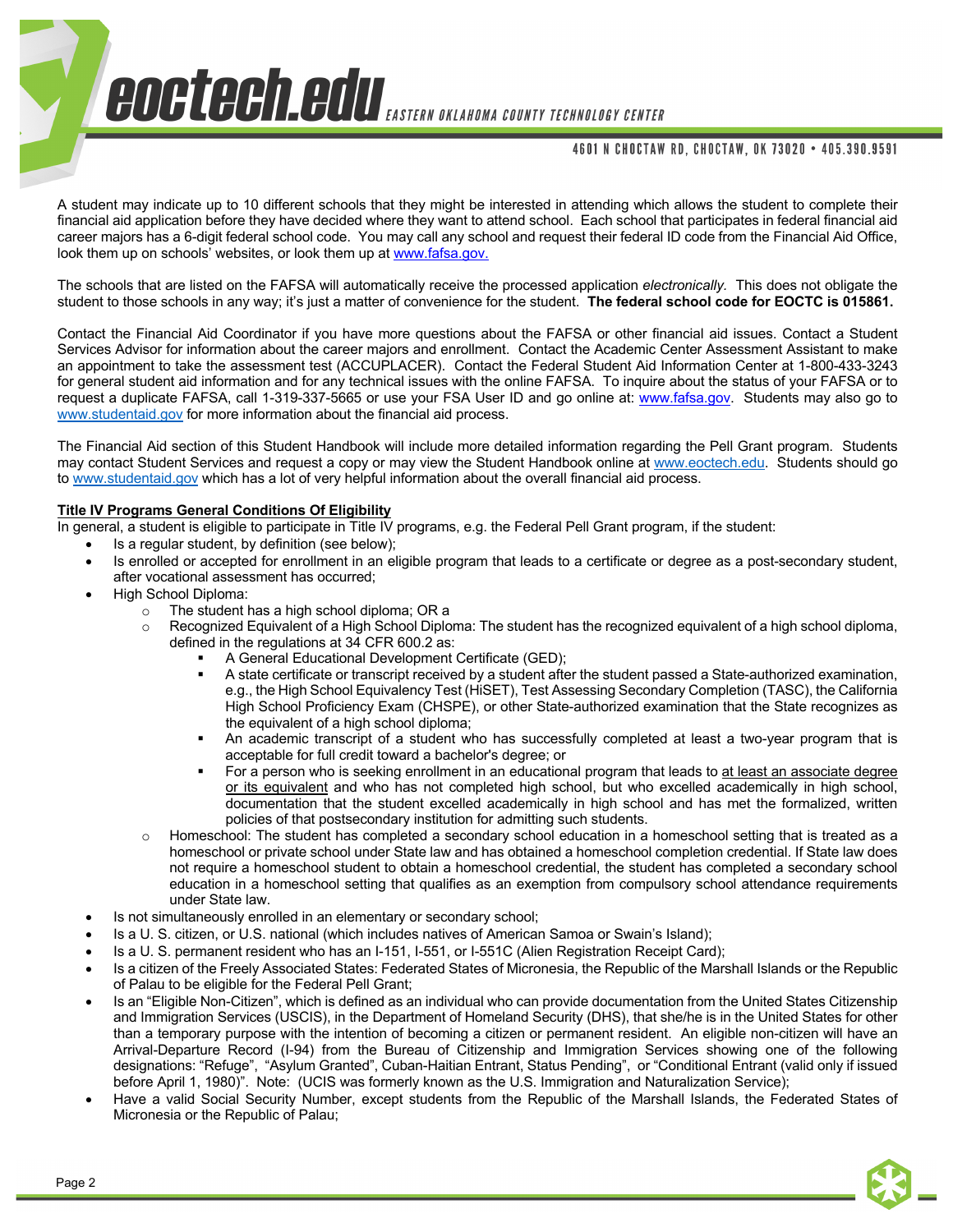## 4601 N CHOCTAW RD, CHOCTAW, OK 73020 • 405.390.9591

- Be registered with Selective Service if required;
- Certify, by signing a Statement of Educational Purpose, that s/he will use federal student financial aid only to pay for educational costs;
- Is not in default on any Federal Perkins Loan, Federal Stafford Loan, or Federal Supplemental Loan for Students; and has not borrowed in excess of the loan limits, under Title IV programs, at any institution;
- Must not owe an overpayment on a Pell Grant, Supplemental Grant or State Incentive Grant received at any institution;
- Must not have borrowed in excess of the annual or aggregate loan limits;
- Must not have property subject to a lien for debt owed to the United States;
- Is maintaining satisfactory progress in the course of study s/he is pursuing according to the standards of this institution;
- Must not have any disqualifying drug convictions; and
- Has financial need, if applicable, according to definitions established in regulations.
- In addition, a student's eligibility for Title IV aid could be affected by such factors as:
	- o Prior degrees;
	- o Enrollment status;
	- o Remedial course work;
	- o Correspondence study;
	- o Study by telecommunications;
	- o Incarceration; and
	- Conviction for drug offenses.

#### **Definitions of "Regular Student" and "Special Student":**

#### **Regular Student**

A student must meet the following criteria to be designated as a regular student for the purpose of receiving financial aid: (a) Have attained a high school diploma or GED; be beyond the age of compulsory school attendance; (b) Complete admission assessment including academic achievement, interest survey, and documentation of aptitude; (c) Be eligible to receive financial aid assistance.

A student granted "Regular Student" status will be enrolled for the purpose of completing the entire program and for the purpose of receiving a certificate or appropriate licensure. A regular full-time student must attend a minimum of 22 clock hours per week. A regular half-time student or part time student must attend a minimum of 11 clock hours per week. Regular students must be enrolled in an approved program.

#### **Special Student**

Enrolling students are not enrolled in any class or career program that does not meet the "eligible program" definition and/or are not enrolled with the intent to complete the entire career program, are classified as special students and are, therefore, not eligible to receive Title IV Student Financial Assistance. High school students are considered to be "Special Students" for the purpose of financial aid and federal reports.

#### **High School Diploma Verification**

The Financial Aid Coordinator is required by federal regulations to verify the validity of high school diplomas if there is reason to believe that the diploma is not valid or was not obtained from an entity that provides secondary school education. Students are asked an additional question on the FAFSA, which asks the student for the name, city, and state of high school who issued their high school diploma. Since this is a primary requirement for Title IV eligibility, a student's financial aid will be denied. The decision by the Financial Aid Coordinator is final and there is no appeal process with the U.S. Department of Education.

#### **How Much is the Pell Grant?**

For 2020-2021 the maximum Pell Grant award is \$6,345 for career majors that have the minimum "academic year for financial aid purposes", which is usually 900 clock hours/30 weeks of instruction. The actual amount awarded to each student depends on various items, e.g. the Expected Family Contribution (EFC), enrollment status, the number of clock hours/weeks of instruction in the academic year for the eligible career major, and cost of attendance.

If the length of the eligible career major ranges from 600 to 899 clock hours, and/or less than 30 weeks, then the amount of Pell will be prorated accordingly. Thus, the amount of Pell a student may qualify for will be less than the estimated amount listed on the FAFSA confirmation page. If the length of the eligible career major is 900 clock hours or higher, the amount of Pell will not be prorated, plus the student may be eligible for an additional Pell Grant disbursement referred to as "Year-Round Pell". The Year-Round Pell will be included in the student's Award Letter along with information of how to maintain eligibility for the additional Pell Grant.

The amount of Pell that a student qualifies for will be included in the student's Award Letter, which the Financial Aid Coordinator will send the student as soon after the student's start date as possible.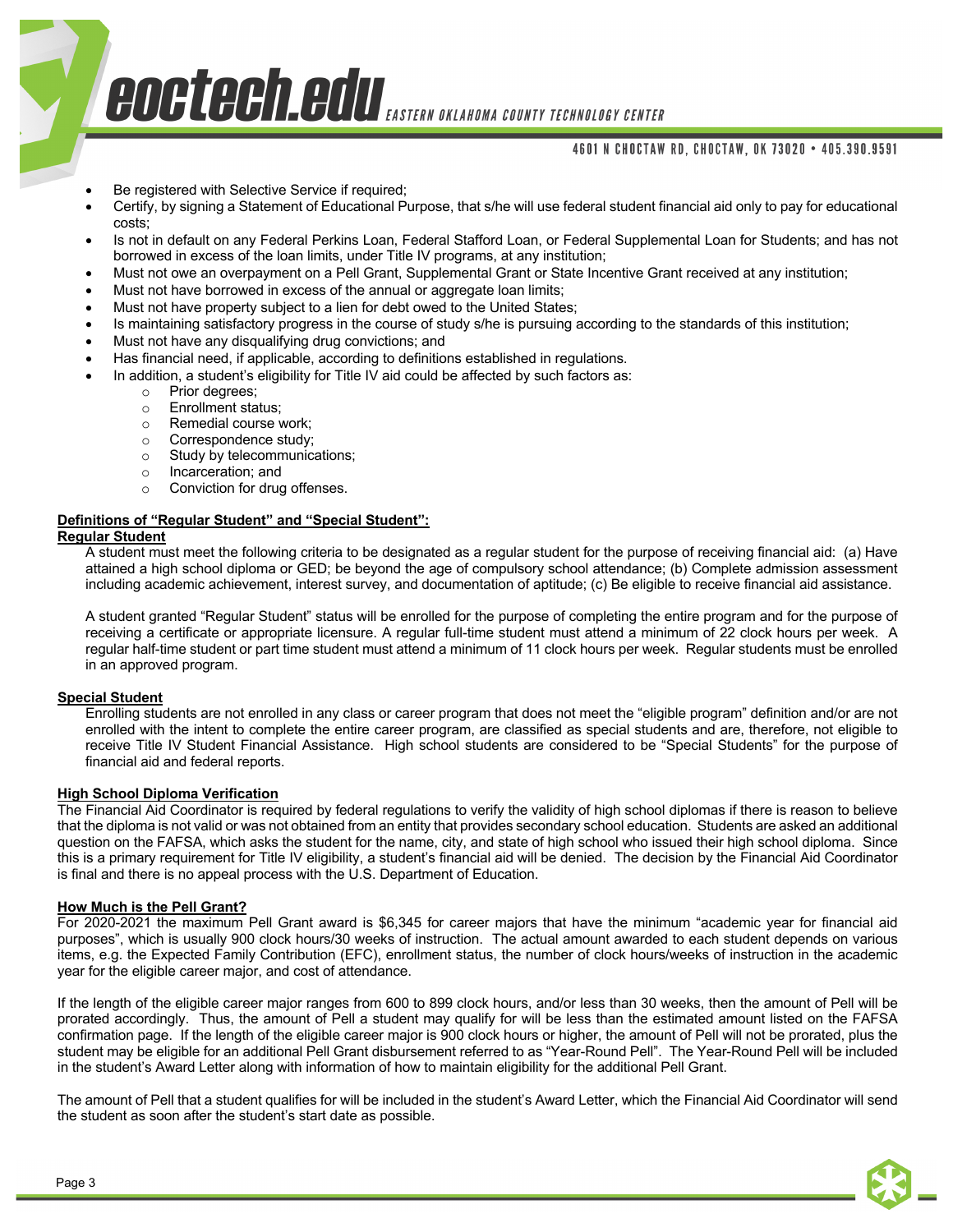## 4601 N CHOCTAW RD, CHOCTAW, OK 73020 • 405.390.9591

# **Statement of Educational Purpose on the FAFSA**

By signing the FAFSA, the student (and parent, if applicable) has certified the following:

- Federal and/or student financial aid will be used only to pay the cost of attending an institution of higher education;
- Student is not in default on a federal student loan or have made satisfactory arrangements to repay it;
- Student does not owe money back on a federal student grant or have made satisfactory arrangements to repay it;
- Student will notify the school if the student defaults on a federal student loan; and
- Student will not receive a Federal Pell Grant from more than one college for the same period of time.
- Student (and Parent) certifies that all of the information provided is true and complete to the best of their knowledge
- Student (and Parent) agrees to provide information that will verify the accuracy of the completed form, e.g., U.S. or state income tax forms that were filed or were required to file.
- Student (and Parent) understands that the Secretary of Education has the authority to verify information reported on this application with the Internal Revenue Service and other federal agencies.
- Student (and Parent) certifies that by signing any document related to the federal student aid programs electronically using a personal identification number (PIN), username and password, and/or other credential, you certify that you are the person identified by that PIN, username and password, and/or other credential and have not disclosed that PIN, username and password, and/or other credential to anyone else.
- Student (and Parent) understands that purposely giving false or misleading information may result in you being fined \$20,000, sent to prison, or both.

## **How Eligibility for the Pell Grant is Determined**

The EFC is calculated by the federal processors and is listed on the first page of the processed FAFSA in the upper, right-hand corner. The EFC determines if a student is eligible *financially* and how much of the Pell Grant the student may receive. The lower the EFC, the more of the Pell Grant the student qualifies for. It is possible to qualify for a partial amount of the Pell Grant, i.e. it's not an "all or nothing" grant.

#### **Enrollment Status**

Included in the list of eligibility requirements is enrollment in an "eligible" career major as a post-secondary student. Most of the career majors listed in this Student Handbook currently qualify for the Pell Grant. There are a few exceptions. Whether a student is enrolled full-time or half-time determines the amount of the Pell Grant that will be awarded in a given award year, e.g. if the student is enrolled half-time, then half of the Pell Grant will be paid. The length of the eligible career major will also affect how much of the Pell Grant which a student may qualify for.

If a student enrolls in a career major which takes longer than one school year to complete (August to May), the student will need to complete a new FAFSA for the following school year, which is available on October 1st. Eligibility will be determined based on the information on the new FAFSA.

If a student changes their enrollment status or takes a Leave of Absence, the amount of Pell Grant that the student qualifies for will have to be recalculated and a new Award Letter will be issued to the student showing the changes in the amount and the timing of the payment periods and estimated dates of disbursement.

## **Pell Cost of Attendance (COA)**

The most common costs associated with attending college are tuition and books. However, there are other cost items which a student may incur as a result of attending college. Common items include room and board, transportation, child care expenses, clothing, and miscellaneous expenses. While EOCTC does not have on-campus dormitories, the room and board component is still included in the Pell Cost of Attendance.

The Pell Cost of Attendance (COA) includes the cost of the career major plus living allowances for room and board, transportation and miscellaneous expenses. The Student Budget components are defined by federal regulations and establish the limit of financial aid (from all sources) from which a student is allowed to receive in a given school year. In essence, students may not receive more financial assistance than is necessary to cover their respective Student Budgets for a school year.

There are 3 Pell COA budgets at EOCTC: (a) full-time (FTA) career majors; (b) Firefighter/EMT Academy; and (c) Firefighter/EMT Advanced Academy. Students may contact the Financial Aid Coordinator to request a copy.

#### **Additional FAFSA Information**

Students may view their processed FAFSA online at the FAFSA.gov website by clicking on "View Your Student Aid Report (SAR)" under Returning User. There may be an asterisk (\*) beside the Expected Family Contribution (EFC) on the FAFSA. This means the student has been chosen for the **Verification** process.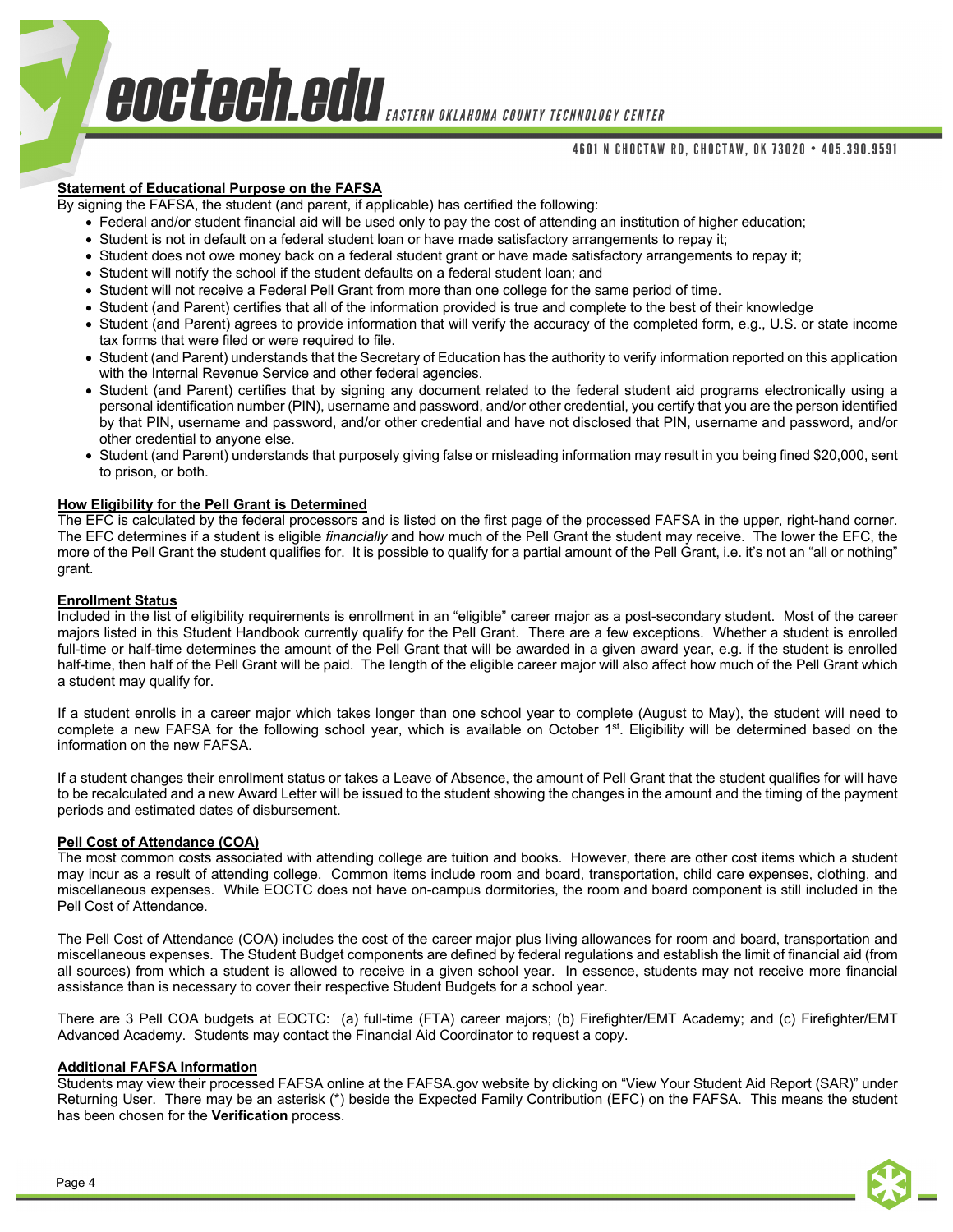# 4601 N CHOCTAW RD, CHOCTAW, OK 73020 • 405.390.9591

The easiest way to complete (or correct) your FAFSA with accurate income and tax information is by using the IRS Data Retrieval Tool (DRT) through www.fafsa.gov. Otherwise the student (and parents) may request a Tax Return Transcript from www.irs.gov. Signed copies of 1040 forms may be considered as acceptable documentation by the U.S. Department of Education. More information on Verification is below.

There may also be a "C" beside the EFC. This means that the processors have found a "Conflict" regarding some information on your FAFSA. An example might be if the student's Social Security number and/or name on the FAFSA do not match up with the Social Security Administration. A common example is when the student is in Default on previous federal student loans. The federal processors will indicate in **bold print** any information that is conflicting or which needs clarification.

If corrections to the FAFSA are necessary, the EFC may go higher or lower and affect the amount of Pell the student may qualify for. No Pell may be disbursed until all conflicting information is resolved with the Financial Aid Coordinator whether the FAFSA was chosen for Verification or not.

## **Valid FAFSA Required**

All information given on the student's FAFSA must be complete and accurate before the FAFSA is considered to be **valid** by the Financial Aid Coordinator, and before any financial aid will be disbursed. Cases of suspected fraud will be referred to the Inspector General in the U.S. Department Education Regional Office.

#### **Verification**

The Financial Aid Coordinator is now required to verify all FAFSAs which have been chosen for the Verification process by the U.S. Department of Education. Certain data items on these applications must be reviewed and must be accurate, as determined by federal regulations. The Financial Aid Coordinator must resolve any FAFSA which appears to have incorrect and/or conflicting information. Copies of supporting documentation used to complete the FAFSA will be requested, as needed.

Forms that are usually required to begin the Verification process are as follows:

- Valid 2020-2021 FAFSA that shows student/parent utilized the **Data Retrieval Tool (DRT)** to automatically download their 2018 federal income tax information from the IRS;
- **Tax Return Transcript** of the student's (and parents' if applicable) 2018 Federal IRS tax return;
- Completed **Verification Worksheet** given to students by the Financial Aid Coordinator; and
- **Other documentation** that may be requested by the Financial Aid Coordinator will include any documentation that will substantiate information reported by the student on the FAFSA.

Students may request a **Tax Return Transcript** from the IRS at www.irs.gov. There's a link on the home page under Tools call Get a Tax Transcript. It may take 5-7 business days to be processed. Student should bring their entire **Tax Return Transcript** to the Financial Aid Coordinator as soon as they receive it. Both the Tax Return Transcript and the Tax Account Transcript will need to be requested if the student and/or parents filed an **amended** 2018 federal income tax return. Otherwise, the **Tax Return Transcript** is the only one required.

Independent Students and Parents of Dependent Students who have indicated that they did not file a 2018 IRS tax return, i.e. **Non-Filers**, will have to request a letter from the IRS that confirms that no tax return was filed. The letter is requested by completing the IRS Tax Form 4506-T and choosing **Box 7**. The completed form has to be mailed to the IRS. The IRS will send the student/parent a confirmation letter if no tax return is on file. This can take up to 10 business days to be processed. If the student and/or parent cannot confirm that an IRS tax return was not filed, then the FAFSA will have to be corrected. No Pell is disbursed until this is resolved.

Students must return Verification documentation to the Financial Aid Office **within 30 days** from the date forms were requested by the Financial Aid Coordinator. If the student does not comply with the requests from the Financial Aid Coordinator, no Pell disbursements will be made and the student will be required to self-pay their tuition charges. If the student self-paid before completing the FAFSA and/or Verification, any overpayment of tuition on the student's account will be refunded to the student within 14 days once a valid FAFSA has been completed.

The student will also be alerted that another FAFSA will be processed by CPS which will reflect the corrections which may be required as a result of errors found through the Verification process. These changes will usually affect the EFC and the amount of Pell which the student is eligible to receive.

## **Unusual Enrollment History**

The U.S. Department of Education has begun flagging student's FAFSAs with a "Conflict Code" when a student's enrollment history recorded in the National Student Loan Database System (NSLDS) is considered to be "unusual". This code is issued when the student's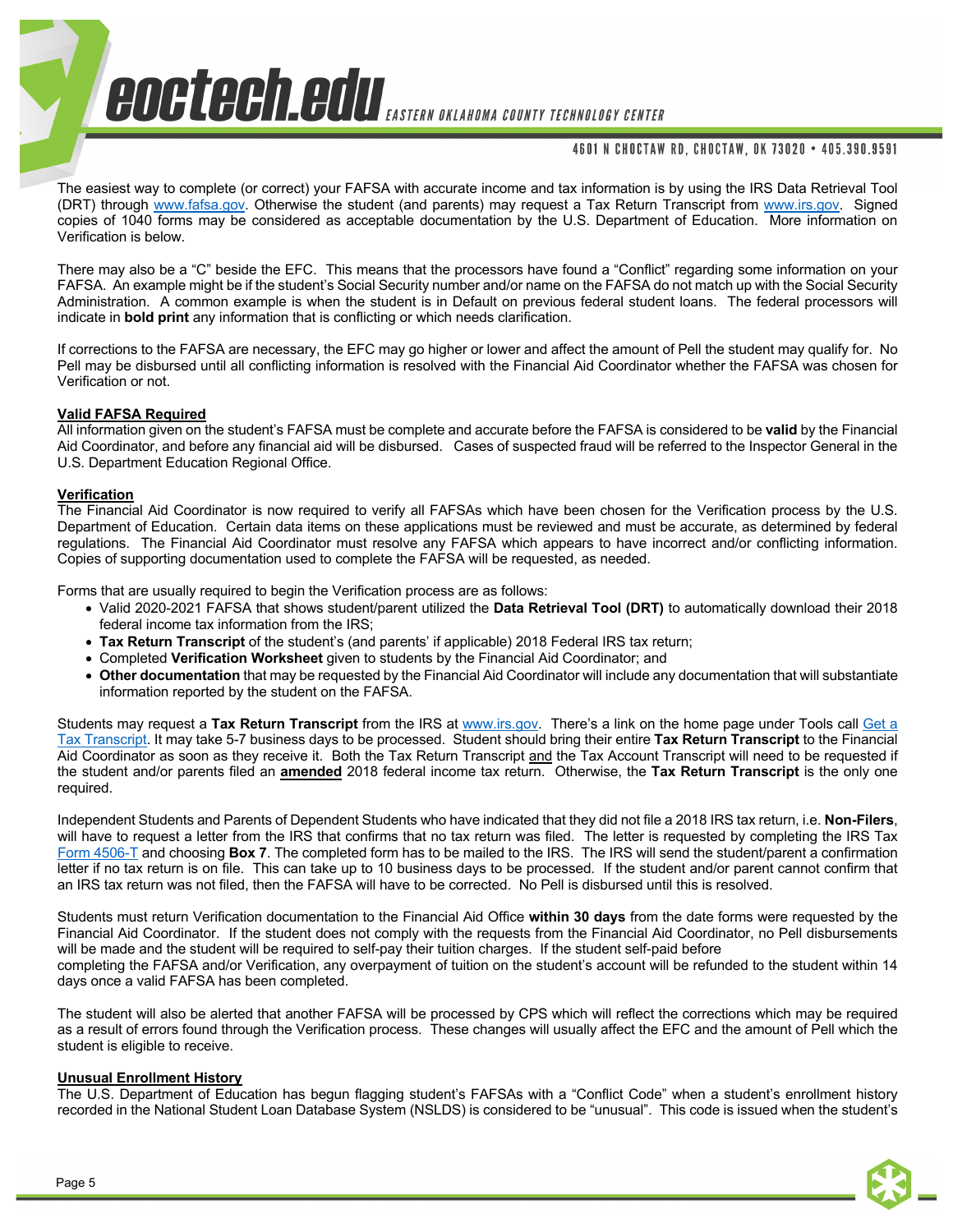# 4601 N CHOCTAW RD, CHOCTAW, OK 73020 • 405.390.9591

enrollment history shows a pattern of enrollment and withdrawal each Award Year with the student receiving either a Pell Grant payment or student loans, or both. The student is not eligible to receive any more financial aid until their Unusual Enrollment History has been researched and resolved.

At EOCTC, the student will be required to request Official Transcripts be sent from each of their previously attended schools **directly** to the Financial Aid Coordinator. No hand-delivered transcripts will be accepted. If a student can't receive a transcript due to an outstanding obligation at any of those schools, then Pell eligibility cannot be established.

Once all Official Transcripts have been received by the Financial Aid Coordinator, each transcript will be reviewed. In order to resolve the Conflict Code, the student must have earned at least one credit hour or one clock hour at each of the schools. If the student's transcripts show that at least one credit hour or one clock hour has been earned at each of the schools, then the student will be eligible to receive the Pell Grant from EOCTC.

If eligibility cannot be re-established, the student will be required to self-pay in order to attend EOCTC.

#### **Special Circumstances**

Federal regulations provide the Financial Aid Coordinator at each school the option to exercise "Professional Judgment" (PJ) if a student has extenuating circumstances which may have affected their income level due to loss of a spouse or loss of employment. Each request is handled on a case-by-case basis. The Financial Aid Coordinator is not required to process these special requests.

If the Financial Aid Coordinator believes that the student meets the PJ guidelines, the student will be advised to complete the FAFSA as it is initially. If it was chosen for Verification, the Verification Process must be completed before any PJ overrides can be processed.

The student will be given a form to complete that will ask the student for documentation of what income the student has coming in currently. The adjusted income figures will be re-submitted by the Financial Aid Coordinator on the student's FAFSA and the "Professional Judgment" indicator will be flagged. The student may receive financial aid based on the adjusted EFC.

## **How and When Financial Aid is Paid**

EOCTC defines its "Academic Year" for the purposes of the Pell Grant as 900 clock hours and 30 weeks of instruction for most of the eligible career majors (except for the Fire Academy). For a few career majors, the Academic Year equals the program length in both hours and weeks. If the career major has less than 900 clock hours or less than 30 weeks of instruction, the student's Pell Grant will be prorated accordingly and the student will be eligible for a portion of their "Scheduled Award". The Fire Academy career majors (Firefighter/EMT Academy and Firefighter/EMT Advanced Academy) have an Academic Year defined as 918 hours, 22 weeks.

Generally, there are two payment periods per school year. The first payment is processed as quickly as possible as soon as the student begins attending class. The first disbursement could take up to 6-8 weeks from the student's class start date depending on the timing within the month. Pell checks have to be requested a month in advanced from the Business Office. For example, check requests are usually due by the 25<sup>th</sup> of the month and will be issued the following month, approved by the Board, and disbursed at the end of the month. The second disbursement is processed approximately halfway through the student's career major hours or at the halfway point in the school year, whichever is earlier.

The first Pell disbursement will be applied to the student's account charges for the semester. Any remaining amount exceeding the semester tuition charge will be distributed by check to the student to be used for other school-related expenses. If tuition is paid by an outside funding agency, e.g. tribal assistance, Voc-Rehab, etc., the entire Pell Grant award is distributed in two disbursements directly to the student. If the student doesn't qualify for enough Pell Grant to cover the tuition cost for the school year, then all of the Pell disbursement will be applied to the student's account.

The second Pell disbursement will be made once the student has "successfully completed" the number of clock hours in the first payment period, completed the required number of curriculum hours in the first payment period, and has maintained satisfactory academic progress (SAP) meeting both the Quantitative and Qualitative requirements described below.

The Business Office Bursar will notify students through their instructors when Pell checks are ready to be disbursed. The Pell checks are disbursed by the Bursar, not by the Financial Aid Coordinator.

## **Satisfactory Academic Progress (SAP)**

Students will be evaluated at the end of each of each payment period, as indicated in the Award Letter. A "Progress Report" will be sent to the instructor who will be asked to complete the student's academic status. After the first payment has been made, a student will be evaluated for the following SAP requirements: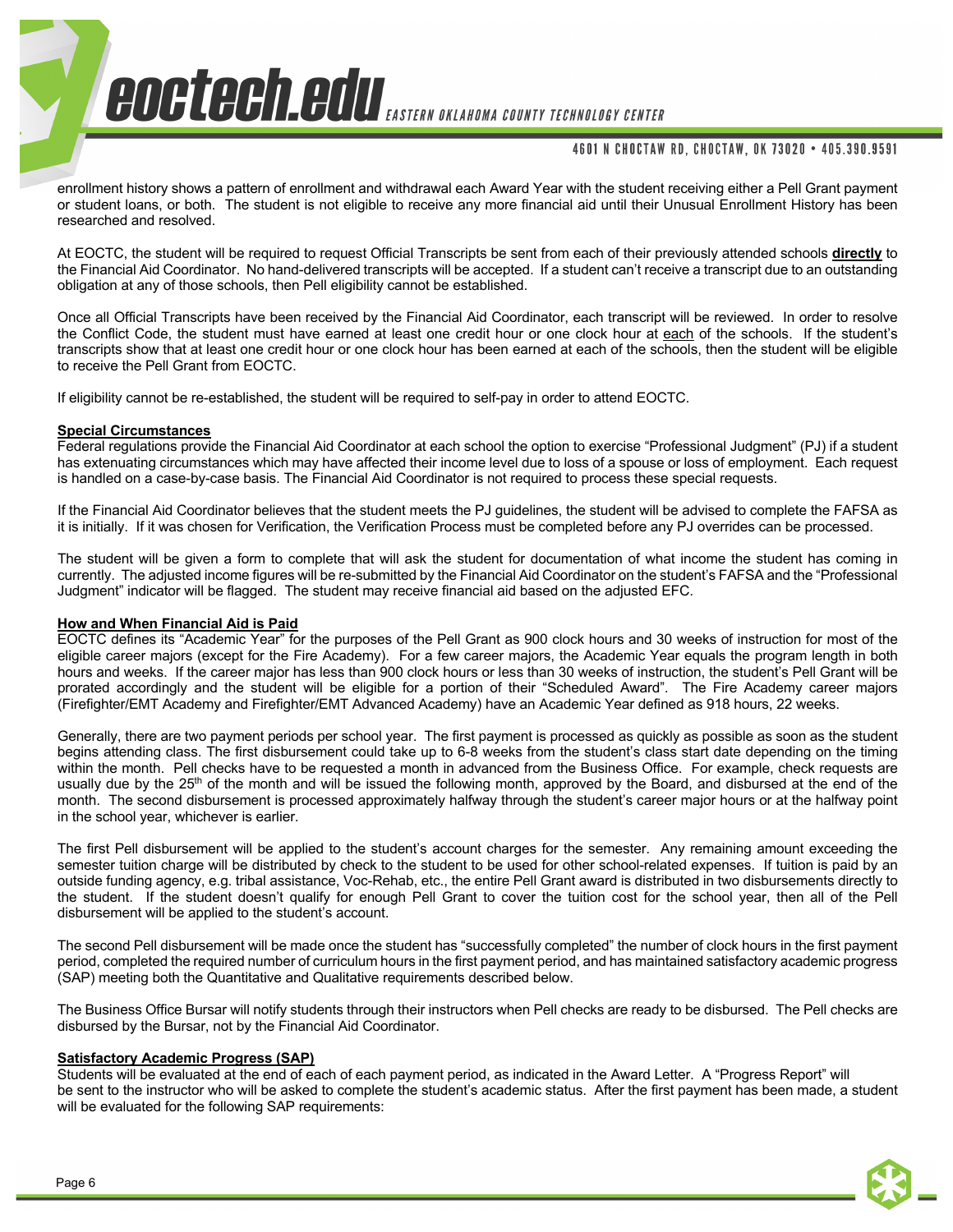## 4601 N CHOCTAW RD. CHOCTAW. OK 73020 . 405.390.9591

- **Qualitative Requirement:** Once the payment period hours have been successfully completed, the student must have maintained at least a 73%/C cumulative grade average or higher during that payment period.
- **Quantitative Requirement**: The student must "successfully complete" curriculum equivalent to the number of clock hours in the payment period, which is usually 450 hours. The normal pace of progression is equal to the cumulative hours in the payment period divided by the total hours in the career major, e.g. Residential HVAC is 1,050 hours and the first payment period is 450 hours, thus the student would need to have 43% (450/1050) of the Res HVAC curriculum completed successfully. The student must also have completed at least 90% of the scheduled clock hours in the payment period. If absences exceed 10% of the payment period, then the payment period must be extended; the amount of curriculum completed will also increase during this extension increasing the percentage to be more than 43%.

If a student meets both of the requirements and has "successfully completed" the first payment period, the next Pell disbursement is processed for the second payment period, and issued to the student as indicated in the Award Letter. This will be repeated at the end of each payment period.

If a student does not meet both of the above SAP requirements, the student will be notified in a letter and will receive an official "Financial Aid Warning" informing the student that he/she did not meet the requirements and are receiving warning that their financial aid eligibility is in jeopardy.

## **Financial Aid Warning**

If a student receives an unfavorable progress report that is not in compliance with the SAP requirements above, the student will be issued a "Financial Aid Warning" and informed by letter. The student will still be eligible for the Pell disbursement, but this will happen only once, i.e. there cannot be 2 consecutive "Financial Aid Warning" periods.

## **Appeal Process and Financial Aid Probation**

If the student is not in compliance with the SAP requirements at the end of the payment period following a period in which the student received a **"Financial Aid Warning",** the student's Pell eligibility is suspended. The student will need to contact the Director of Educational Services and request the Appeal form, which the student must complete and return to the Director. The Appeal form will be evaluated by the Appeal Committee comprised of, but not limited to, the Director of Educational Services, the instructor, a Student Services Advisor, and Financial Aid Coordinator.

## **Financial Aid Probation**

On the Appeal form, the student will be required to explain what prevented he/she from complying with the SAP requirements AND what has changed that will allow the student to meet the SAP requirements when evaluated at the end of the next payment period. If the Appeal Committee determines that the student will be able to meet the SAP requirements by the end of the next payment period based on the changes the student has made OR if the student is placed on an academic plan that will ensure the student is able to meet the SAP requirements, then the Appeal will be approved and the student will be placed on **"Financial Aid Probation"** for the next payment period. The student will continue to receive financial aid.

If the student meets the SAP requirements at the end of the payment period in which he/she was on "Financial Aid Probation", the student will continue receiving financial aid and will go back to being expected to comply with the normal SAP requirements for future payment periods.

## **Re-Establishing Pell Eligibility after Failing Financial Aid Probation Requirements**

If the student fails to comply with the SAP requirements at the end of the payment period while on "Financial Aid Probation", then the student's financial aid is cancelled and the student will no longer receive financial aid. This means that the student will be responsible for any unpaid charges on their account. The student may also be required to withdraw at that time.

A student who withdraws but returns to the career major in the same award year may receive the amount of any refund that was returned to Pell account. When the student completes the payment period, he or she would be eligible for the Pell disbursement for the next payment period.

## **Refunds for Pell Grant Recipients**

Students who receive Title IV funds and withdraw from EOCTC will be under the Return to Title IV Funds (R2T4) regulations. Tuition refunds by EOCTC will be made in accordance with the Federal Return of Title IV Funds (R2T4) regulations. Tuition required to be repaid by R2T4 will be refunded to the Federal Pell Grant program regardless of the original source. R2T4 will also determine if the financial assistance paid directly to the student must be repaid by the student to the Federal Pell Grant program. The R2T4 process is described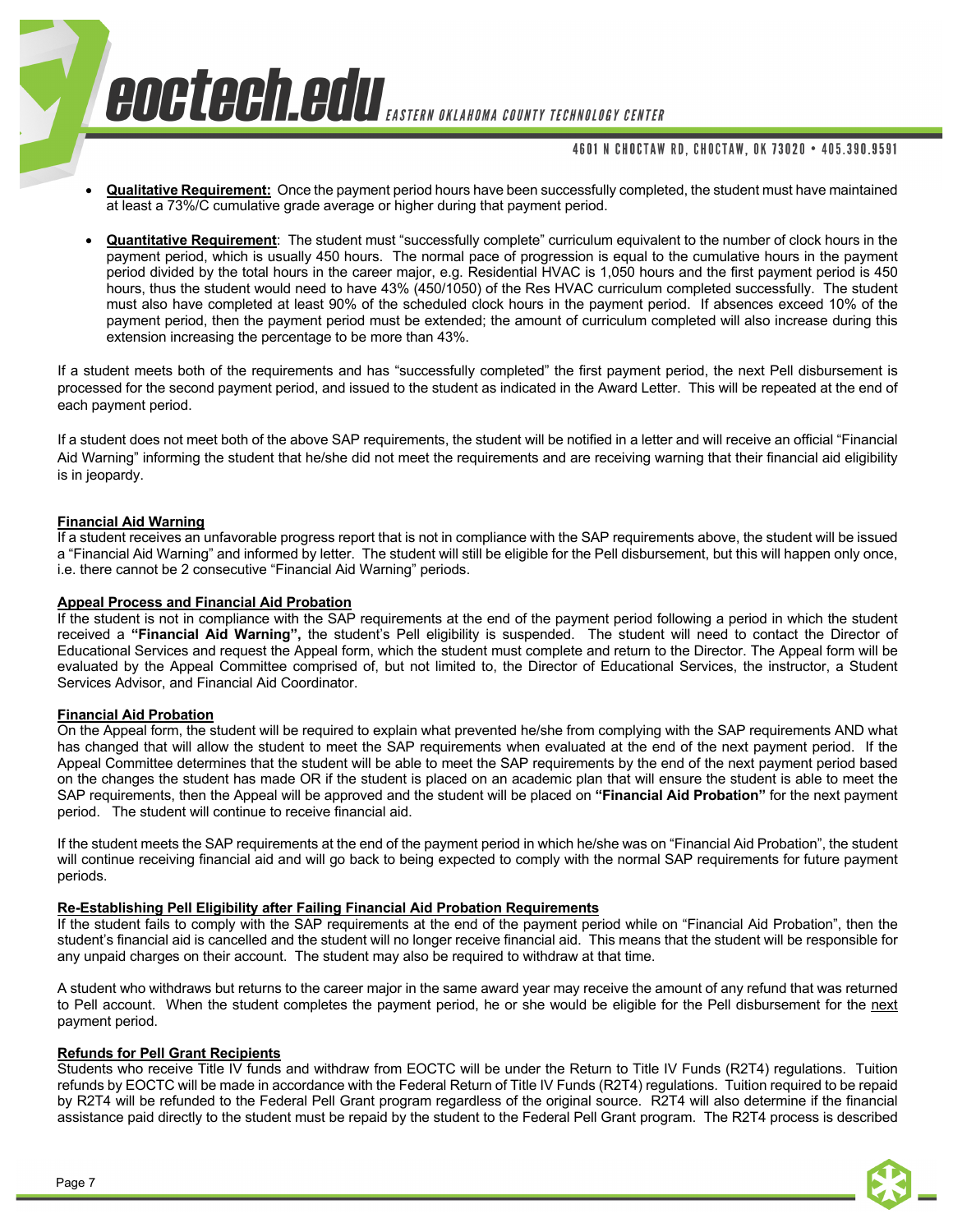#### 4601 N CHOCTAW RD, CHOCTAW, OK 73020 • 405.390.9591

in detail below.

#### **Return of Title IV Federal Pell Grant Funds**

If a student receives a Pell Grant disbursement and then withdraws from classes, he/she may owe money back to the Title IV Federal Pell Grant program if he/she withdraws before completing more than 60% of their payment period hours.

A student may "officially withdraw" by initiating the withdrawal process. If a student just stops attending or doesn't return from a Leave of Absence (LOA), he/she may be withdrawn due to lack of attendance in accordance with EOCTC's attendance/LOA policies. The Financial Aid Coordinator will determine the date of withdrawal, as noted on the Student Information Update Form, and calculate how much of the Pell Grant has to be returned to the Title IV Federal Pell Grant program by both EOCTC and the student. The student will be notified within 30 days of the date the school determines that the student has withdrawn.

Here's an example of the calculation: Full-time student receives a \$3,048.00 Pell Grant disbursement. Tuition paid to EOCTC is \$1,050.00 and the student receives the remaining \$1,998 to assist with other educational expenses, e.g. transportation. There are 450 clock hours (88 days) in this payment period. Student drops out on the 20th day of the payment period and has completed 106 clock hours, thus earning 23.6% of the Pell Grant (106/450) = 23.6%). The amount "earned", i.e. does not have to be repaid, is \$719.33 (\$3,048 x 23.6% = \$719.33). The remaining \$2,328.67 is considered "unearned" and must be paid back to the Title IV Federal Pell Grant program.

EOCTC must pay back  $$802.20 ($1,050.00 \times 76.4\% = $802.20)$ , leaving an initial amount to be repaid by the student of \$1,526.47 (\$2,261.44 - \$802.20). However, the regulations provide a "protected" amount for the student which is half of the Pell disbursement that was disbursed (or could have been disbursed) or 50% x \$3,048.00 = \$1,524.00. **Therefore, the amount the student must pay back is the initial unearned amount minus the protected amount would be \$804.67 (\$2,328.67 – 1,524.00).** 

The amount of \$804.67 would be considered an **Overpayment of Pell**, and arrangements must be made by the student with the school or the U.S. Department of Education's collection agency to repay this \$804.67. Failure to do so will mean the student is ineligible for any financial aid in the future until satisfactory payment arrangements have been made, and that income tax refunds and wages will be garnished by the U.S. Department of Education until the Overpayment of Pell has been repaid.

Students will be billed for the Pell funds that EOCTC is required to repay to the Federal Pell Grant program. In the example above, the student will be billed for the \$802.20 that EOCTC had to Return to Title IV. A Hold will be placed on the student's account, a hold will be placed on any Certificates, Grades or Transcripts and the student may not be allowed to re-enroll at EOCTC until any obligation(s) has been repaid to EOCTC.

If a student withdraws before actually receiving a Pell Grant disbursement but has completed enrollment time in a career major, the student may receive a **Post-Withdrawal Disbursement (PWD)** for the amount earned while attending. The PWD will be applied to the student's account if the student owes EOCTC for outstanding obligations. Any overpayment resulting on the account after the PWD has been applied will be returned to the student within 14 days.

Finally, if a student withdraws and has completed **more than 60% of the payment period hours**, neither EOCTC nor the student has to return any funds to the Title IV Federal Pell Grant program. The student may withdraw in good standing with EOCTC and the U.S. Department of Education meaning financial aid eligibility is intact.

#### **Referral of Fraud Cases**

If the institution suspects that an applicant, employee, or other individual has misreported information and/or altered documentation to fraudulently obtain federal funds, the institution will report its suspicions (and provide any evidence) to the Officer of the Inspector General (OIG). Appropriate actions will be taken against any student or prospective customer who misrepresents him or herself.

## **Misrepresentation by EOCTC**

EOCTC does not misrepresent the nature of its educational program, financial charges or the employability of the institution's graduates. In addition, EOCTC does not describe its participation in the Title IV Assistance Programs in a manner that suggests the approval or endorsement by the U.S. Department of Education of the quality of its educational

programs. Concerns regarding misrepresentation should be directed to the Director of Educational Services or the Director of Instructional Services.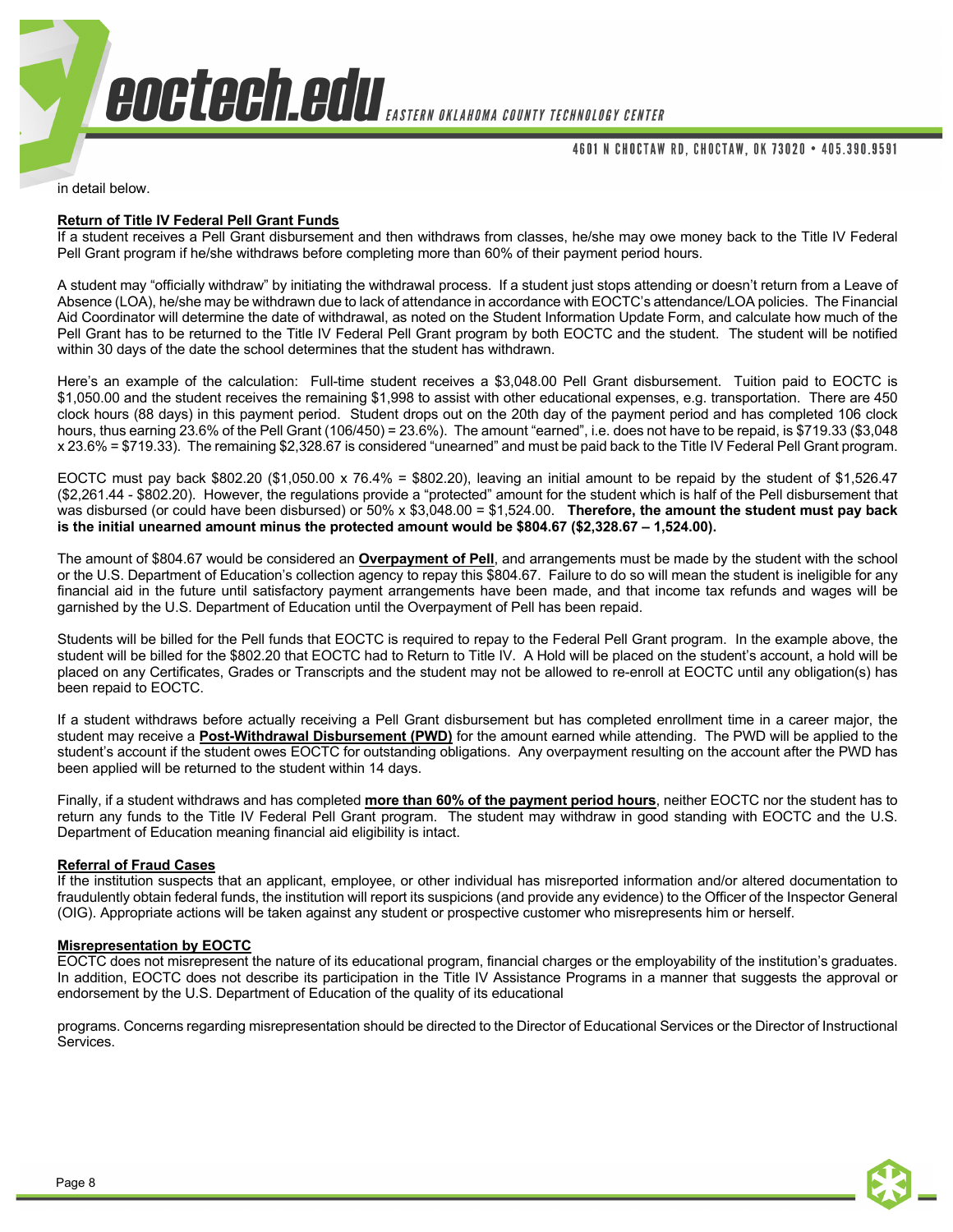## 4601 N CHOCTAW RD, CHOCTAW, OK 73020 • 405.390.9591

## **OTHER FINANCIAL AID INFORMATION**

#### **Student Loans**

There are no loans programs available for any career major taken at EOCTC. This includes direct loans, federal student loans, and private education loans.

Even though the student is now allowed to go directly to the lender of their choice and request a federal student loan, the school that the student is attending must still participate in the Federal Direct Loan program in order for the student to be approved for a federal student loan.

The FAFSA is the application for all federal financial assistance programs and each school chooses which of these federal assistance programs they will make available to their students. EOCTC has chosen to offer only the Federal Pell Grant program since 1991.

The EOCTC Payment Plan allows students to spread school charges over 3 payments which must be paid well before the career major end date with no finance charge. More detailed information about the payment plan is below.

#### **Oklahoma Tuition Aid Grant (OTAG)**

Application for this program is automatic upon completion of the FAFSA which is submitted by the student. Certain data elements from the FAFSA are sent to the Oklahoma State Regents for Higher Education OTAG program. Generally, students must have an 2020-2021 FAFSA submitted by December 1, 2020 (date subject to change depending upon availability of funds), have an EFC of 1,700 or lower, and meet the Oklahoma residency requirements in order to be eligible for OTAG for the 2020-2021 school year.

The amount from OTAG for full-time students for 2020-2021 is based on a maximum, prorated amount up to \$1,000 for a full school year (up to \$500 per semester); half-time students receive a maximum, prorated amount up to \$500 for a full school year (up to \$250 per semester). This rate will be prorated just like the Pell Grant. Payment is sent directly to the school and will be applied to any outstanding charges on the student's account. Any remaining credit balance will be disbursed to the student within 14 business days.

Students will receive their OTAG in 2 disbursements, one in fall and one in spring. If a student loses their eligibility in the Pell Grant program, they will also lose eligibility in the OTAG program. Just like the Pell Grant, the OTAG does not have to be repaid. This grant may be used for tuition, fees, books, or any other education-related expenses.

Note: Students who plan to attend the 2021-2022 school year should submit the 2021-2022 FAFSA as soon after October 1, 2020 as possible in order to apply for OTAG for the 2021-2022 school year. The OTAG deadline is generally around December 1<sup>st</sup>, but is subject to change. Students may still submit FAFSAs to qualify for federal assistance (FAFSA) even if the FAFSA is completed after the OTAG deadline.

#### **OK Promise (aka OHLAP)**

Students who have completed all of the requirements for OK Promise will have received notification of their eligibility in the summer following their high school graduation date. The OK Promise scholarship amount is based on an hourly rate, determined by the Oklahoma State Regents for Higher Education (OSRHE), multiplied by the number of clock hours in the Academic Year for the career major in which the student is enrolled. This amount is divided into 2 payments generally one payment per semester.

Students must submit and complete a FAFSA every year and meet the income level requirements as set by state statute. Students will lose eligibility for OK Promise if income is too high. For more information, please contact Janie Prior, Financial Aid Coordinator, at jprior@eoctech.edu, or (405) 390-5344 for more information.

#### **Otha Grimes/Francis Tuttle Memorial Scholarships**

EOCTC also offers the Otha Grimes Memorial Scholarship awarded by the Oklahoma Career Tech Foundation (Foundation). This scholarship is based upon need. Applications are given to students by the Financial Aid Coordinator based on need that has already been documented on a student's completed FAFSA. The Foundation accepts applications from each Technology Center in both the fall and spring. Students may use this scholarship for school-related expenses, e.g. tuition, fees, books, certification tests, etc. Examples of expense not covered by this scholarship are rent, food and clothing.

The Foundation sends the money directly to the school which will be applied to any outstanding charges on the student's account. Once all charges are paid, any credit balance will be returned to the student within 14 days.

The Foundation determines the number of scholarships and the dollar amounts awarded. The number of scholarships awarded varies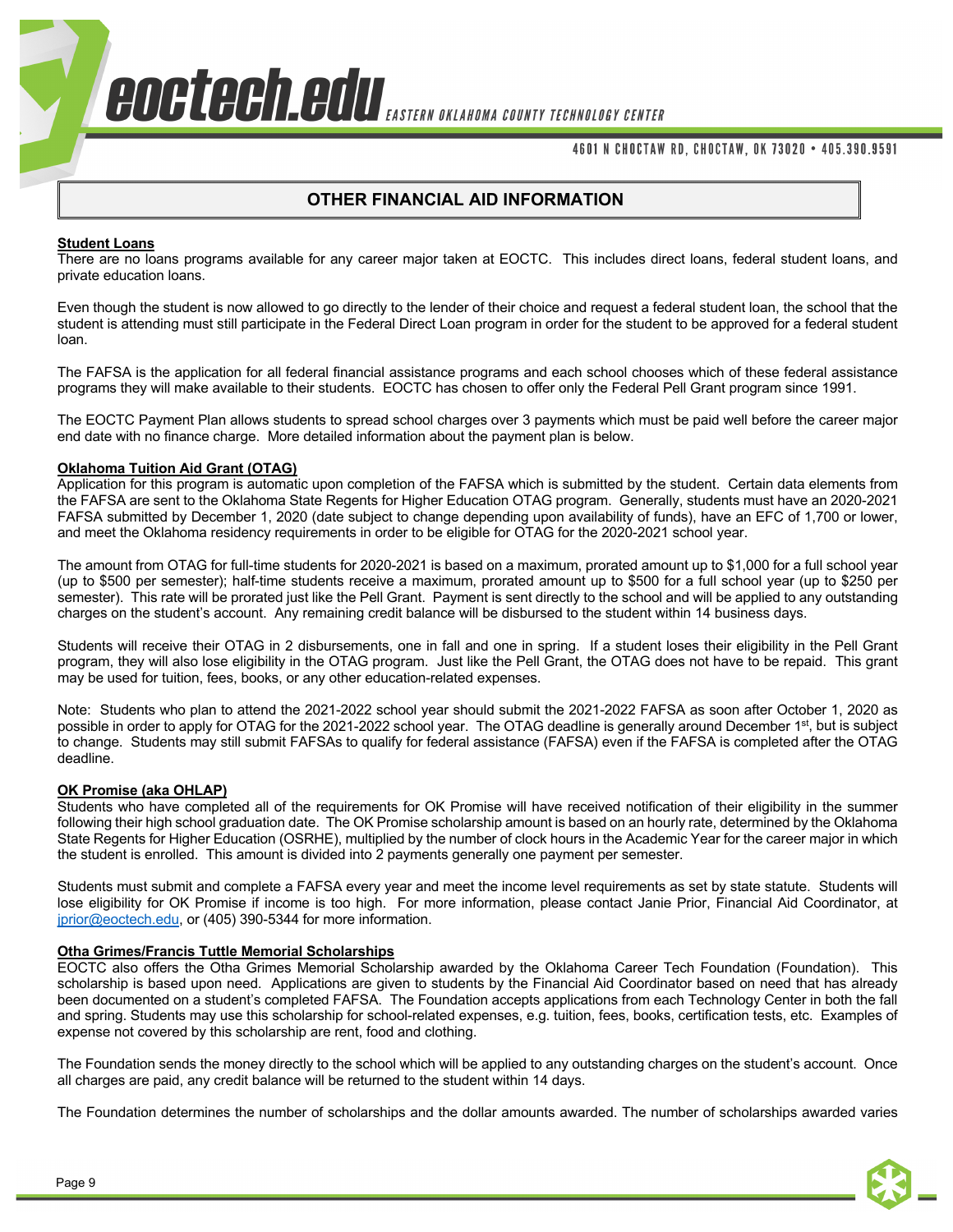## 4601 N CHOCTAW RD, CHOCTAW, OK 73020 • 405.390.9591

every term along with the dollar amounts. Since EOCTC has participated in this program, the number of scholarships has ranged from 3 to 10 and the amounts awarded have been from \$200.00 up to \$800.00.

## **EOCTC Next Step Scholarship**

The NEXT STEP Scholarship is a tuition waiver available to high school seniors from Choctaw, Harrah, Luther, Jones, Life Christian Academy, Epic, and homeschool seniors upon graduation. The NEXT STEP Scholarship does not cover the cost of books, supplies and/or certifications. This Scholarship is limited to two consecutive semesters in the school year following the year of high school graduation. Students must apply/enroll within the year following graduation. Full-Time Career Majors are eligible for the tuition waiver, except for the Fire Academy career majors, EMT Basic, Advanced EMT and the Paramedic career majors. Once a student has completed a career major, he/she is no longer eligible for the NEXT STEP Scholarship.

In order to be considered for the NEXT STEP Scholarship, the student must complete an application form, along with an enrollment form, and return it to Student Services. Students enrolling in Pell-eligible career majors are strongly encouraged to submit the

Free Application for Federal Student Aid (FAFSA) in order to qualify for the Federal Pell Grant in addition to the Next Step Scholarship tuition waiver.

The application form requires information that must be completed by your High School Counselor, including your High School Attending, Year Graduating, Cumulative GPA, and ACT score. ACT, ACCUPLACER and/or Work Keys test scores are preferred. If these are not available, please call assessment personnel at EOCTC to schedule an appointment to test at (405) 390-9591.

Students should contact Student Services in the spring of their senior year to request a NEXT STEP Scholarship application form. The Director of Educational Services and a Student Services Advisor will determine who has met the eligibility guidelines and receive the NEXT STEP Scholarship for the school year.

Eligibility guidelines for the NEXT STEP Scholarship are as follows:

- Applicant must be a resident of Eastern Oklahoma County school districts of Choctaw, Harrah, Jones and Luther.
- EOCTC students who wish to return to complete their career major may make application, upon recommendation from their EOCTC instructor.
- High school students, who have never attended EOCTC, may make application, upon meeting graduation requirements.
- The following criteria will be used to award the Scholarships:
	- o Recommendation from their EOCTC instructor and /or High School Counselor.
	- o GPA of 2.0 or greater on high school transcript.
	- o Must not have been in violation of High School or EOCTC attendance policies during school year.
	- o Must complete and return NEXT STEP Scholarship application.
	- o Must provide a seven semester high school transcript.

Students who are awarded a NEXT STEP Scholarship **must sign a contract** with a Student Services Advisor and the Instructor. The requirements of the contract will include:

- Strict adherence to the Attendance Policy which allows no more than four absences per nine-week period; and
- Benchmarks to prove adequate progress in the major in order to maintain eligibility throughout the school year; and
- Student must abide by the 4 R's (Respect, Responsibility, Ready to Learn, and Ready to Work) with instructors, administrators, counselors and staff.

Students must remain in good standing during the school year, and meet the following requirements in order to maintain their eligibility for the EOCTC NEXT STEP Scholarship:

- Students must remain in good standing with EOCTC.
- Students must not exceed the limits set forth in the attendance policy.
- Students must maintain at least a "73%/C" letter grade (2.0 GPA) in their career major area.
- Students will be placed on probation if they do not maintain at least a "C" letter grade for the 9-week period.
- Students who fail to maintain at least a "C" letter grade for the semester will forfeit their Scholarship and will be required to pay tuition for the remainder of the school year.

## **EOCTC Foundation Hardship Scholarship**

This scholarship is available to adult students enrolling in or already enrolled in an EOCTC career major or short-term course. The application may be duplicated, but it must be on 8  $\frac{1}{2}$ " x 11" white paper. Application must be typed or neatly printed in ink. The goal of this scholarship is to provide financial assistance to a deserving adult student who, without this scholarship, might not be able to enroll in or complete a Career Major or Short-Term Course at EOCTC.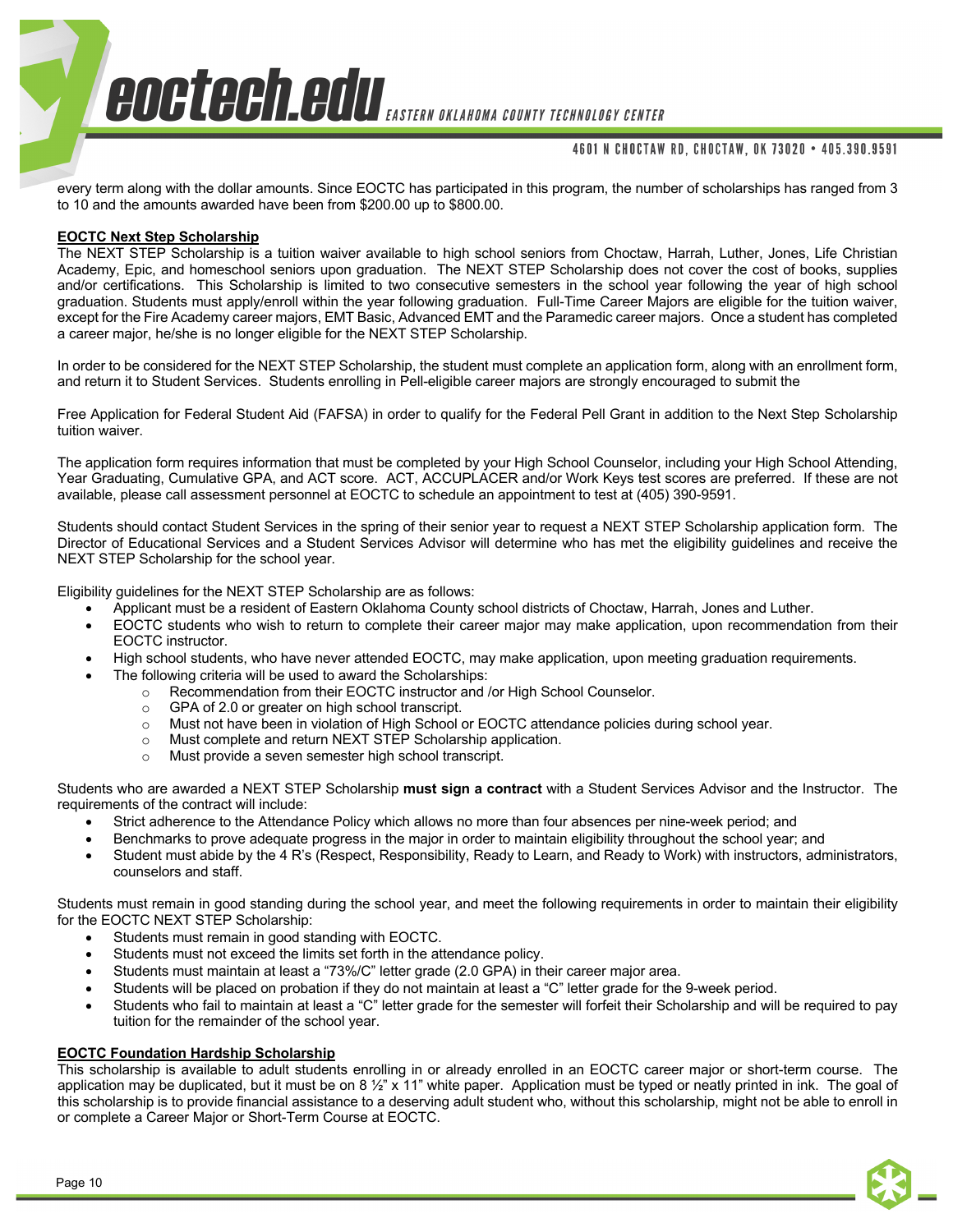## 4601 N CHOCTAW RD, CHOCTAW, OK 73020 • 405.390.9591

Applicants must submit the following documentation by the deadline stated below:

- 1. Complete and submit the attached Scholarship application to the Director of Educational Services.
- 2. Submit a valid FAFSA for the current school year.
- 3. Submit two personal reference letters, e.g. from an instructor or present/former employer.
- 4. For those already enrolled, student must be within the adult attendance policy and have no more than 4 absences in a 9-week period. Upon the 5<sup>th</sup> absence, the student's scholarship will be terminated. There is no appeal process.

The EOCTC Foundation Scholarship Committee will meet to review the applications and vote on the Scholarship recipient. The Scholarship recipient will be notified by letter mailed to the address given on the Scholarship application. The EOCTC Foundation Scholarship Committee may award up to \$500 in scholarships for the fall term and up to \$500 for the spring term based on the availability of funds remaining for the school year. The scholarship will be applied to the student's account and allocated to any outstanding charges, if applicable. Any remaining amount will be disbursed to the student to be used for other education-related expenses, e.g. transportation, uniforms, tools, software, etc.

Applications must be postmarked by or submitted in person to Student Services no later than July 15th for the Fall term or November 15<sup>th</sup> for the Spring term. Incomplete or late applications will not be considered. It is the student's responsibility to make sure that EOCTC receives the application.

#### **Bernice Young Memorial Scholarship**

This scholarship is available to adult students enrolling in an EOCTC career major or short-term course related to the health field. The application may be duplicated, but it must be on 8  $\frac{1}{2}$ " x 11" white paper. Application must be typed or neatly printed in ink.

Eligible career majors and short-term courses at EOCTC would include: EMT Academy, EMT Advanced Academy, Firefighter/EMT Academy, Firefighter/EMT Advanced Academy, Certified Nursing Assistant (LTC), or any health-related Adult Career Development (ACD) courses.

Applicants must submit the following documentation by the deadline stated below:

- 1. Complete and submit the attached Scholarship application to the Director of Educational Services.
- 2. Submit a valid FAFSA for the current school year.
- 3. Submit two personal reference letters, e.g. from an instructor or present/former employer.

The EOCTC Scholarship Committee will meet to review the applications and vote on the Scholarship recipient. The Scholarship recipient will be notified by letter mailed to the address given on the Scholarship application. The EOCTC Foundation Scholarship Committee may award up to \$500 in scholarships for the fall term and up to \$500 for the spring term based on the availability of funds remaining for the school year.

The scholarship will be applied to the student's account and allocated to any outstanding EOCTC charges, if applicable. Any remaining amount will be disbursed to the student to be used for other education-related expenses related to the health-related career majors listed above.

Applications must be postmarked by or submitted in person to the Director of Educational Services no later than July 15th for the Fall term or November 15<sup>th</sup> for the Spring term.

Incomplete or late applications will not be considered. It is the student's responsibility to make sure that EOCTC receives the application.

## **Tribal Assistance**

Students should contact their respective tribal agencies for information on how to qualify for tribal assistance to attend EOCTC. Generally, there will be an application packet that each tribal office will give to the student. There will be a form that the student needs to sign and bring to Student Services for the Financial Aid Coordinator. This form will be completed by the Financial Aid Coordinator and forwarded to the student's tribal assistance office. It is important for the student to sign the form authorizing the Financial Aid Coordinator to release any financial aid information to the tribal office.

## **Veterans Education Benefits**

EMT Academy, EMT Advanced Academy, Firefighter/EMT Academy, and Firefighter/EMT Advanced Academy are the career majors eligible for 2020-2021 VA Education Benefit programs at EOCTC:

- Post 9/11 GI Bill® Chapter 33
- Montgomery GI Bill® Chapter 30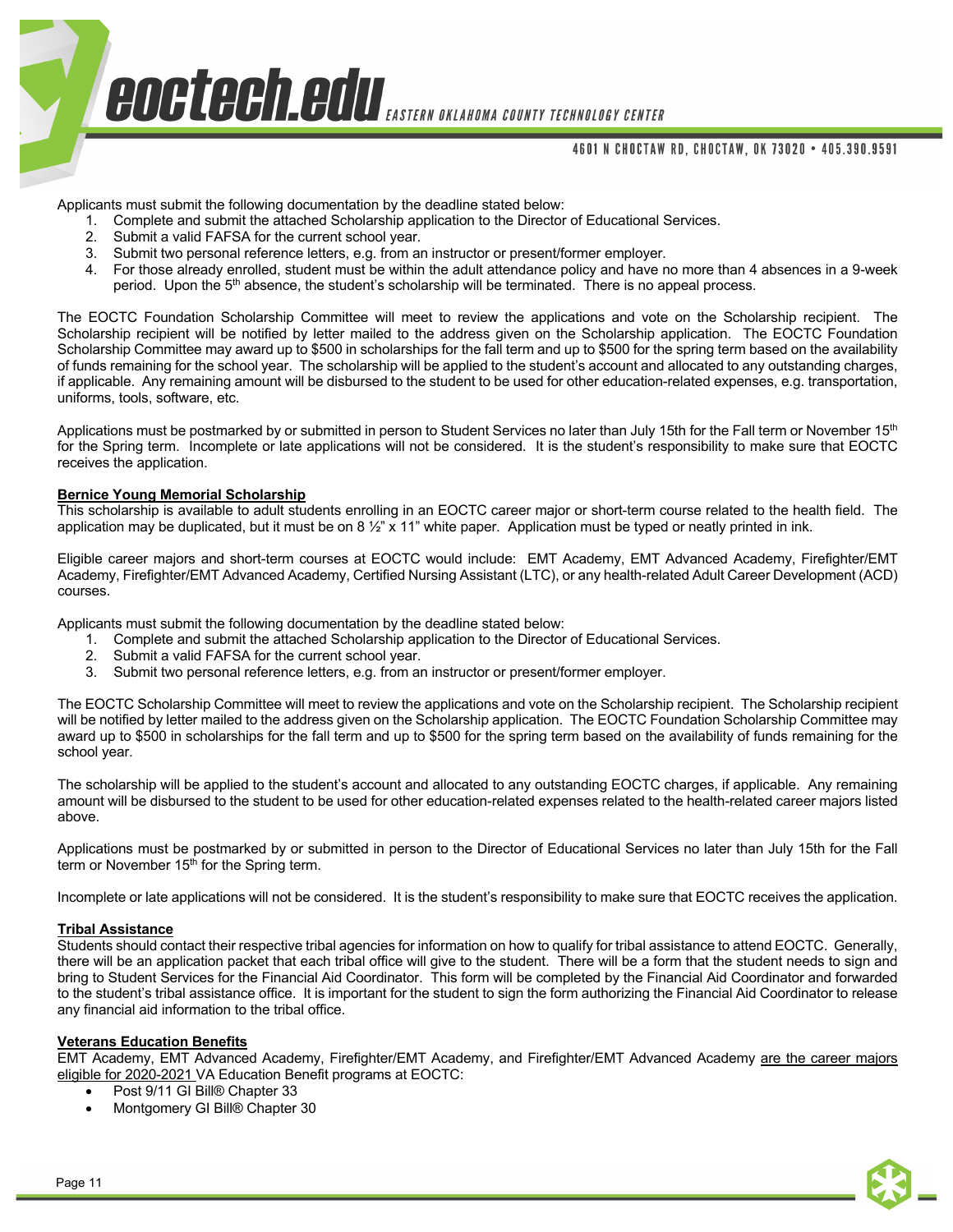## 4601 N CHOCTAW RD, CHOCTAW, OK 73020 • 405.390.9591

- Dependents Educational Assistance Chapter 35
- Montgomery GI Bill®: Selected Reserve Chapter 1606
- Montgomery GI Bill®: REAP Chapter 1607

The veteran student who hasn't received VA education benefits before needs to complete the application for benefits online at www.vets.gov. All VA forms may be located and printed at http://www.va.gov/vaforms/default.asp.

The veteran student who has received VA education benefits in the past needs to complete the Request for Change of Program or Place of Training form (22-1995) online . Click here to access the PDF.

Forms that need to be provided to the VA Certifying Official include, but are not limited to, the following:

- Copy of Certificate of Eligibility Letter from VA or printout from e-Benefits.gov account showing eligibility
- Official college transcripts
- Copy of Joint Services Transcript (JST) except for the USAF
- Copy of CCAF Transcript for veterans of the USAF
- Copy of documentation for other sources of financial assistance (other than Pell), e.g. tribal assistance.
- Important Note for Chapter 33 Veterans: Be sure to inform the VA Certifying Official if you expect to receive any other financial aid or scholarships (other than the Pell Grant) because omission of this information could adversely affect the processing of their benefits resulting in an overpayment.

Special conditions for veteran students receiving VA benefits are as follows:

- All previous education and training are evaluated for credit toward completion of current training program. Students need to provide official transcripts from all previously-attended post-secondary schools. All students applying for Veteran's Educational Benefits must have prior education and training evaluated for possible advanced standing credit. Students cannot be certified for benefits until this evaluation has been completed. Students are responsible for providing college transcripts, the Joint Services Transcript, and Certificate of Eligibility letter to the Financial Aid Office which will be used in this evaluation.
- The Veterans Administration Office will be notified benefits will cease. The attendance policy for the EMT and Fire Academy career majors is located in the back of this Student Handbook in the "EMT and FAC Policy and Procedures" section.
- Veteran students are encouraged to use all services available at EOCTC including career counseling, personal counseling, job placement, student organizations and academic skills remediation.
- Veteran students having general questions concerning benefits may contact the VA Regional Office in Muskogee at 1-888-442- 4551 or go to https://gibill.custhelp.com/.
- All veteran students will be provided with a copy of the Student Handbook.
- Beneficiaries could be in debt to the VA for funds returned by the school due to withdrawal or early dismissal.
- Effective August 1, 2019, the GI Bill® Delayed Payment Policy was implemented. Veteran students will be allowed to begin their program of study without payment of School Charges as long as they have submitted their Certificate of Eligibility, Joint Services Transcript and/or CCAF Transcript, and all college transcripts to the School Certifying Official by the first day of class. If Veteran students submit their VA paperwork to the School Certifying Official by the first day of class, they will not:
	- (1) be assessed a late penalty fee;
	- (2) be required to secure alternative or additional funding; or
	- (3) be denied access to any school resources that are available to other students that have paid their School Charges.

## **Veterans Vocational-Rehabilitation Benefits**

Eligibility for VA-Vocational Rehabilitation-Chapter 31 is determined by the Federal VA-Vocational Rehabilitation Office in Oklahoma City, Oklahoma. Students should call 1-800-827-1000 for information and to apply for Chapter 31 benefits.

Effective August 1, 2019, the GI Bill® Delayed Payment Policy was implemented. Veteran students will be allowed to begin their program of study without payment of School Charges as long as they have submitted their Certificate of Eligibility, Joint Services Transcript and/or CCAF Transcript, and all college transcripts to the School Certifying Official by the first day of class. If Veteran students submit their VA paperwork to the School Certifying Official by the first day of class, they will not:

- (1) be assessed a late penalty fee;
- (2) be required to secure alternative or additional funding; or
- (3) be denied access to any school resources that are available to other students that have paid their School Charges.

## **Oklahoma National Guard Tuition Waiver**

EOCTC will approve a tuition waiver for members of the Oklahoma National Guard who are enrolled either full-time or half-time in a Full-Time Career Major (except for Basic EMT, Advanced EMT, Paramedic, Master Firefighter Basic, Master Firefighter Advanced or Master Firefighter Fire Portion), as long as there is space available.